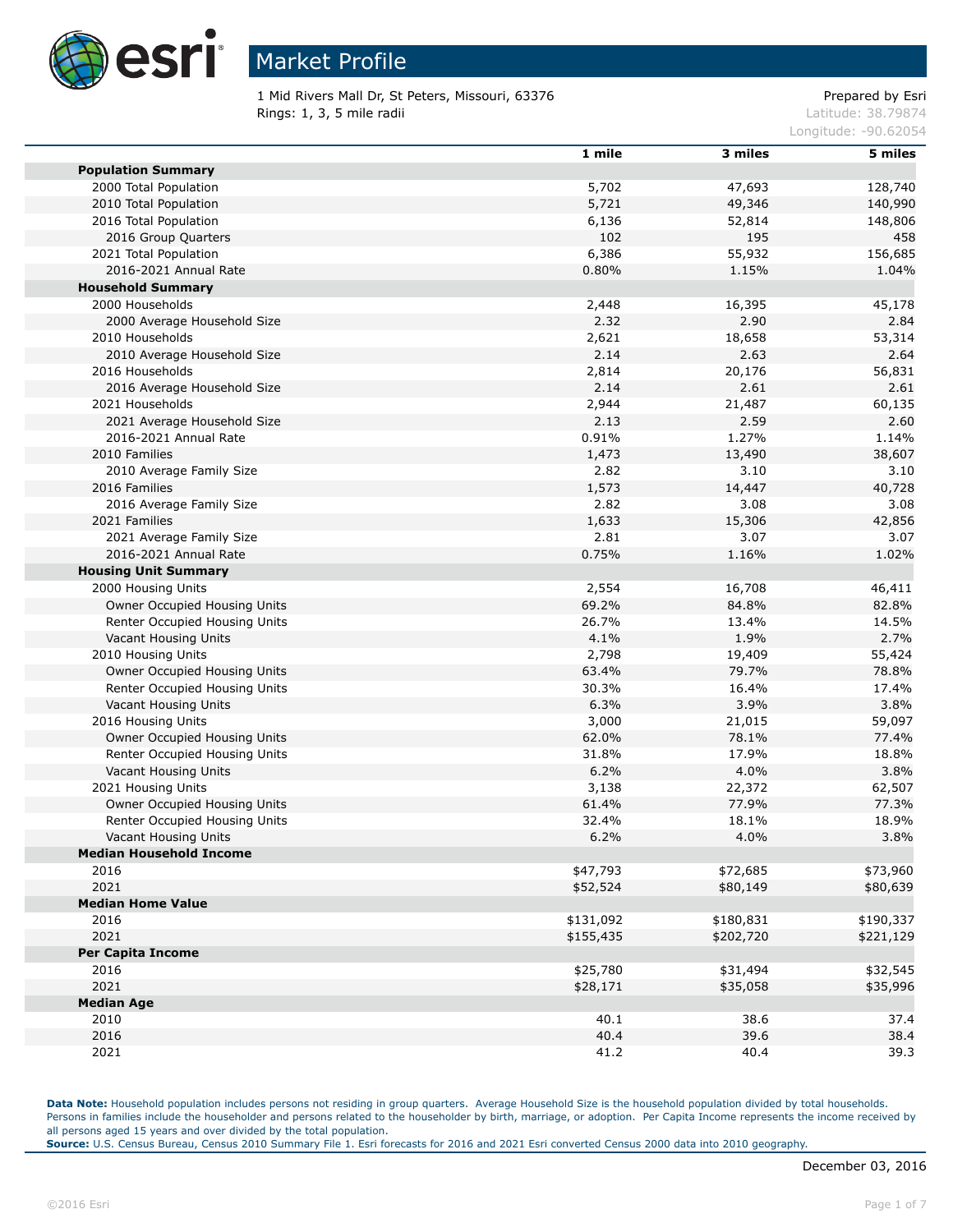

1 Mid Rivers Mall Dr, St Peters, Missouri, 63376 Prepared by Esri Rings: 1, 3, 5 mile radii and the state of the state of the contract of the latitude: 38.79874

Longitude: -90.62054

|                                                | 1 mile    | 3 miles   | 5 miles   |
|------------------------------------------------|-----------|-----------|-----------|
| 2016 Households by Income                      |           |           |           |
| Household Income Base                          | 2,814     | 20,176    | 56,831    |
| $<$ \$15,000                                   | 13.2%     | 5.4%      | 5.1%      |
| \$15,000 - \$24,999                            | 12.3%     | 6.2%      | 6.2%      |
| \$25,000 - \$34,999                            | 12.2%     | 8.4%      | 7.9%      |
| \$35,000 - \$49,999                            | 13.8%     | 12.5%     | 12.2%     |
| \$50,000 - \$74,999                            | 22.6%     | 18.7%     | 19.3%     |
| \$75,000 - \$99,999                            | 13.4%     | 18.1%     | 18.0%     |
| $$100,000 - $149,999$                          | 9.0%      | 21.6%     | 20.9%     |
| \$150,000 - \$199,999                          | 2.3%      | 6.2%      | 6.9%      |
| \$200,000+                                     | 1.1%      | 2.9%      | 3.6%      |
| Average Household Income                       | \$57,415  | \$82,437  | \$85,183  |
| 2021 Households by Income                      |           |           |           |
| Household Income Base                          | 2,944     | 21,487    | 60,135    |
| $<$ \$15,000                                   | 13.3%     | 5.0%      | 4.7%      |
| $$15,000 - $24,999$                            | 11.6%     | 5.6%      | 5.6%      |
| \$25,000 - \$34,999                            | 12.8%     | 7.9%      | 7.7%      |
| \$35,000 - \$49,999                            | 8.5%      | 6.6%      | 6.5%      |
| \$50,000 - \$74,999                            | 24.2%     | 20.0%     | 20.0%     |
| \$75,000 - \$99,999                            | 14.4%     | 18.6%     | 18.7%     |
| $$100,000 - $149,999$                          | 11.0%     | 25.5%     | 24.5%     |
| \$150,000 - \$199,999                          | 2.9%      | 7.7%      | 8.3%      |
| $$200,000+$                                    | 1.3%      | 3.3%      | 4.0%      |
| Average Household Income                       | \$62,476  | \$91,299  | \$93,781  |
| 2016 Owner Occupied Housing Units by Value     |           |           |           |
| Total                                          | 1,859     | 16,417    | 45,747    |
| $<$ \$50,000                                   | 16.2%     | 4.1%      | 4.2%      |
| \$50,000 - \$99,999                            | 10.0%     | 3.6%      | 3.3%      |
|                                                | 38.2%     | 16.7%     | 16.6%     |
| $$100,000 - $149,999$<br>\$150,000 - \$199,999 | 21.9%     | 41.6%     | 32.1%     |
|                                                | 6.6%      | 16.5%     | 19.3%     |
| \$200,000 - \$249,999                          |           |           |           |
| \$250,000 - \$299,999                          | 2.5%      | 8.0%      | 11.8%     |
| \$300,000 - \$399,999                          | 1.2%      | 6.7%      | 9.0%      |
| \$400,000 - \$499,999                          | 1.5%      | 1.6%      | 1.9%      |
| \$500,000 - \$749,999                          | 0.7%      | 0.3%      | 0.9%      |
| \$750,000 - \$999,999                          | 0.1%      | 0.2%      | 0.4%      |
| $$1,000,000 +$                                 | 1.1%      | 0.7%      | 0.5%      |
| Average Home Value                             | \$148,561 | \$199,922 | \$211,951 |
| 2021 Owner Occupied Housing Units by Value     |           |           |           |
| Total                                          | 1,926     | 17,437    | 48,313    |
| $<$ \$50,000                                   | 16.2%     | 3.0%      | 2.7%      |
| \$50,000 - \$99,999                            | 8.5%      | 2.2%      | 1.8%      |
| \$100,000 - \$149,999                          | 22.3%     | 6.4%      | 6.0%      |
| \$150,000 - \$199,999                          | 27.5%     | 37.1%     | 27.2%     |
| \$200,000 - \$249,999                          | 13.3%     | 25.1%     | 29.0%     |
| \$250,000 - \$299,999                          | 5.6%      | 13.6%     | 18.1%     |
| \$300,000 - \$399,999                          | 1.9%      | 9.2%      | 10.9%     |
| \$400,000 - \$499,999                          | 2.0%      | 1.9%      | 2.0%      |
| \$500,000 - \$749,999                          | 1.1%      | 0.4%      | 1.0%      |
| \$750,000 - \$999,999                          | 0.4%      | 0.3%      | 0.5%      |
| $$1,000,000 +$                                 | 1.3%      | 0.9%      | 0.6%      |
| Average Home Value                             | \$173,610 | \$226,055 | \$238,237 |

Data Note: Income represents the preceding year, expressed in current dollars. Household income includes wage and salary earnings, interest dividends, net rents, pensions, SSI and welfare payments, child support, and alimony.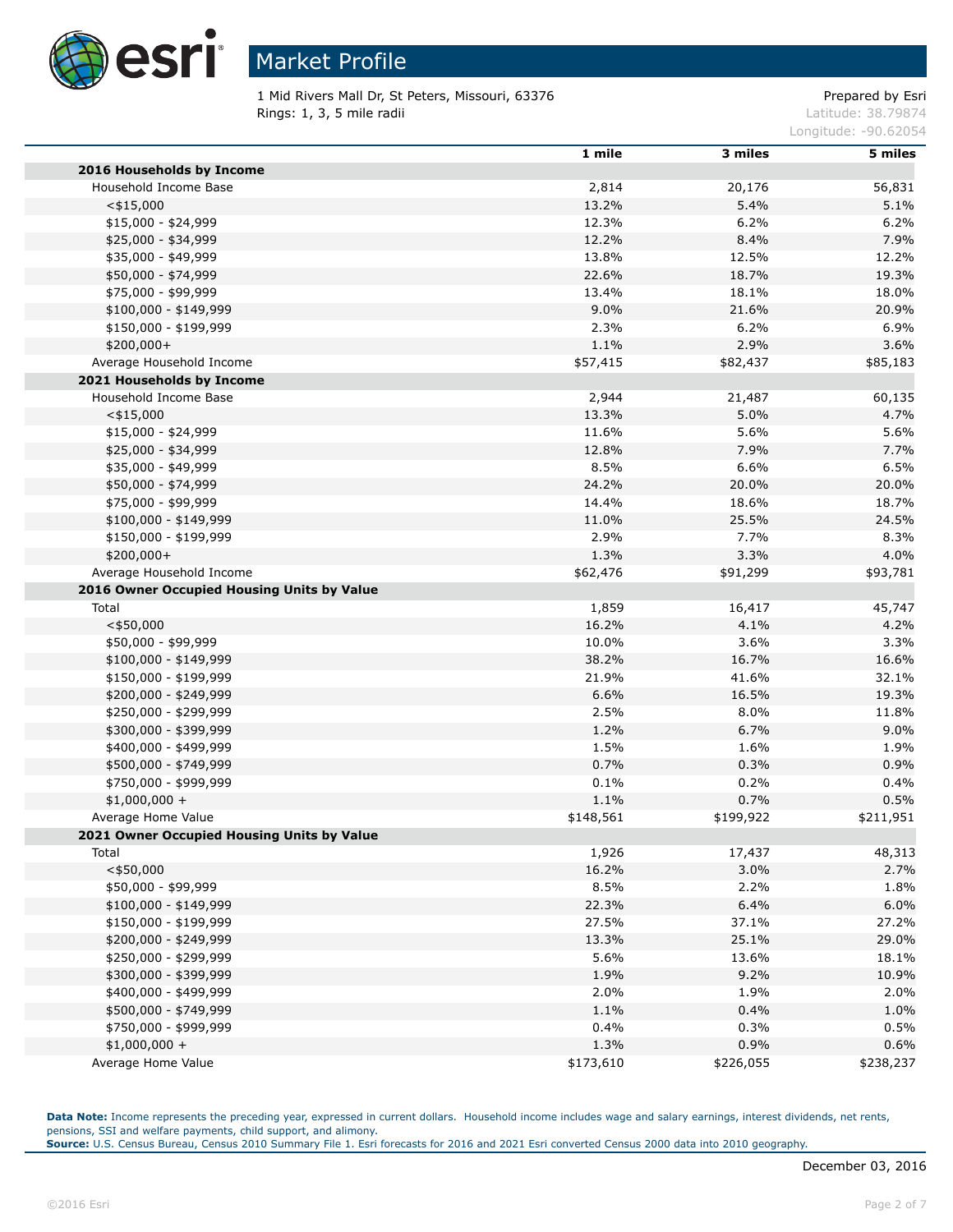

1 Mid Rivers Mall Dr, St Peters, Missouri, 63376 Prepared by Esri Rings: 1, 3, 5 mile radii and the state of the state of the contract of the latitude: 38.79874

Longitude: -90.62054

|                               | 1 mile | 3 miles | 5 miles |
|-------------------------------|--------|---------|---------|
| 2010 Population by Age        |        |         |         |
| Total                         | 5,722  | 49,346  | 140,989 |
| $0 - 4$                       | 6.3%   | 5.9%    | 6.4%    |
| $5 - 9$                       | 5.0%   | 6.4%    | 6.8%    |
| $10 - 14$                     | 5.5%   | 7.2%    | 7.3%    |
| $15 - 24$                     | 12.9%  | 13.2%   | 12.9%   |
| $25 - 34$                     | 14.8%  | 12.9%   | 13.4%   |
| $35 - 44$                     | 11.1%  | 13.1%   | 13.8%   |
| $45 - 54$                     | 13.2%  | 17.0%   | 16.5%   |
| $55 - 64$                     | 11.5%  | 12.8%   | 12.0%   |
| $65 - 74$                     | 8.7%   | 6.3%    | 6.2%    |
| $75 - 84$                     | 7.3%   | 3.8%    | 3.5%    |
| $85 +$                        | 3.8%   | 1.5%    | 1.2%    |
| $18 +$                        | 79.7%  | 75.9%   | 74.9%   |
| 2016 Population by Age        |        |         |         |
| Total                         | 6,135  | 52,815  | 148,807 |
| $0 - 4$                       | 5.8%   | 5.5%    | 6.0%    |
| $5 - 9$                       | 5.4%   | 5.8%    | 6.4%    |
| $10 - 14$                     | 5.1%   | 6.4%    | 6.8%    |
| $15 - 24$                     | 11.8%  | 12.4%   | 12.2%   |
| $25 - 34$                     | 15.3%  | 14.0%   | 14.0%   |
| $35 - 44$                     | 11.5%  | 12.6%   | 13.4%   |
| $45 - 54$                     | 11.6%  | 14.1%   | 14.2%   |
| $55 - 64$                     | 12.1%  | 14.6%   | 13.7%   |
| $65 - 74$                     | 10.1%  | 8.8%    | 8.2%    |
| $75 - 84$                     | 7.4%   | 3.9%    | 3.7%    |
| $85 +$                        | 3.8%   | 1.7%    | 1.4%    |
| $18 +$                        | 80.4%  | 78.4%   | 77.0%   |
| 2021 Population by Age        |        |         |         |
| Total                         | 6,385  | 55,931  | 156,684 |
| $0 - 4$                       | 5.8%   | 5.5%    | 5.9%    |
| $5 - 9$                       | 5.1%   | 5.5%    | 6.0%    |
| $10 - 14$                     | 5.6%   | 6.1%    | 6.6%    |
| $15 - 24$                     | 11.0%  | 11.0%   | 11.2%   |
| $25 - 34$                     | 14.3%  | 14.0%   | 13.7%   |
| $35 - 44$                     | 12.8%  | 13.8%   | 14.4%   |
| $45 - 54$                     | 10.2%  | 12.3%   | 12.5%   |
| $55 - 64$                     | 12.2%  | 14.5%   | 13.8%   |
| $65 - 74$                     | 11.3%  | 10.8%   | 10.0%   |
| $75 - 84$                     | 8.1%   | 4.8%    | 4.4%    |
| $85 +$                        | 3.7%   | 1.7%    | 1.5%    |
| $18 +$                        | 80.4%  | 79.2%   | 77.7%   |
| <b>2010 Population by Sex</b> |        |         |         |
| Males                         | 2,653  | 24,068  | 68,876  |
| Females                       | 3,068  | 25,278  | 72,114  |
| 2016 Population by Sex        |        |         |         |
| Males                         | 2,862  | 25,768  | 72,787  |
| Females                       | 3,275  | 27,047  | 76,019  |
| 2021 Population by Sex        |        |         |         |
| Males                         | 2,986  | 27,403  | 76,907  |
| Females                       | 3,400  | 28,529  | 79,777  |
|                               |        |         |         |

**Source:** U.S. Census Bureau, Census 2010 Summary File 1. Esri forecasts for 2016 and 2021 Esri converted Census 2000 data into 2010 geography.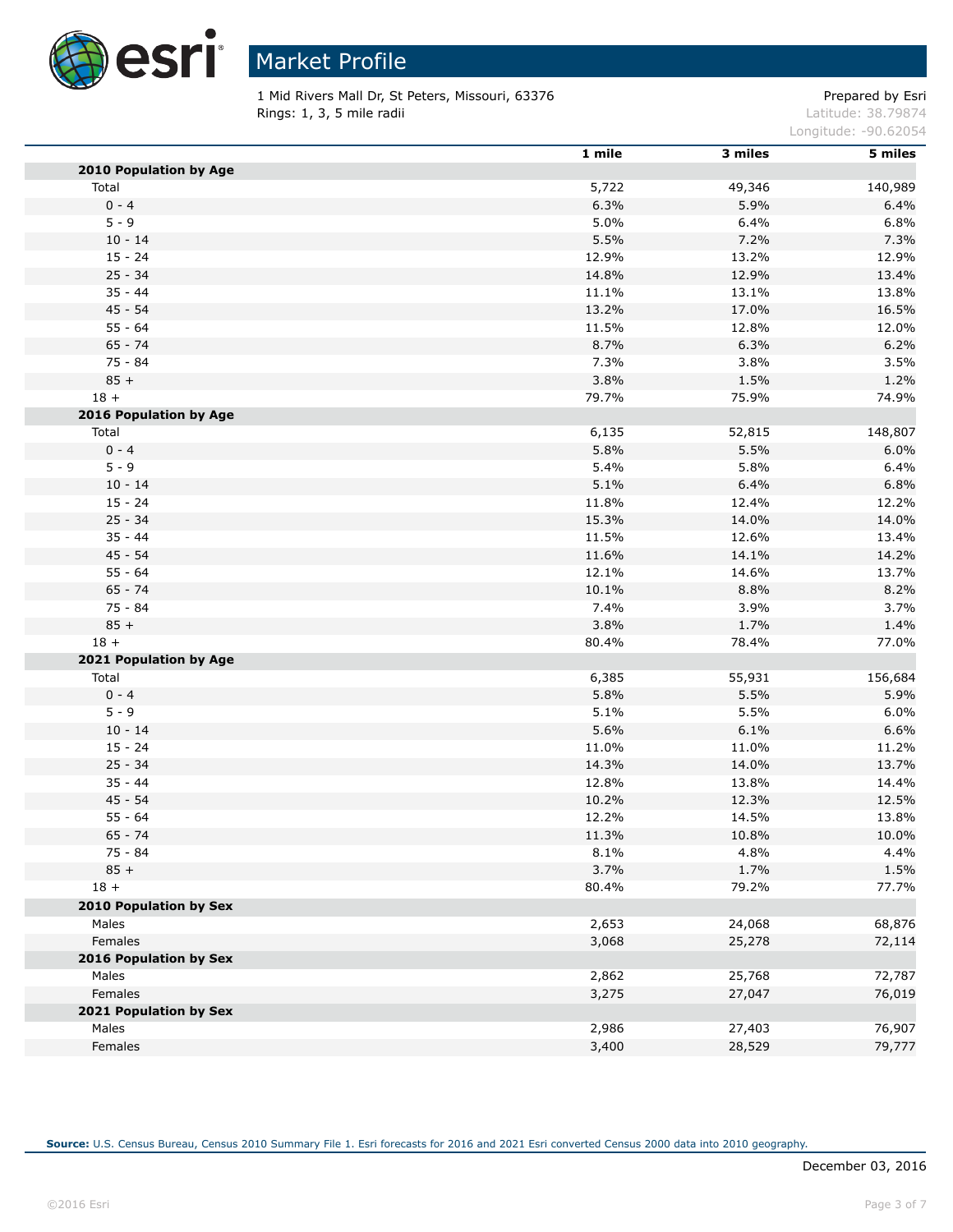

# Market Profile

1 Mid Rivers Mall Dr, St Peters, Missouri, 63376 Prepared by Esri Rings: 1, 3, 5 mile radii and the state of the state of the contract of the latitude: 38.79874

Longitude: -90.62054

|                                                    | 1 mile | 3 miles | 5 miles |
|----------------------------------------------------|--------|---------|---------|
| 2010 Population by Race/Ethnicity                  |        |         |         |
| Total                                              | 5,722  | 49,347  | 140,989 |
| White Alone                                        | 92.8%  | 91.8%   | 91.0%   |
| <b>Black Alone</b>                                 | 3.3%   | 3.6%    | 4.0%    |
| American Indian Alone                              | 0.2%   | 0.2%    | 0.2%    |
| Asian Alone                                        | 0.8%   | 1.8%    | 2.1%    |
| Pacific Islander Alone                             | 0.0%   | 0.1%    | 0.1%    |
| Some Other Race Alone                              | 1.0%   | 0.7%    | 0.9%    |
| Two or More Races                                  | 1.9%   | 1.8%    | 1.8%    |
| Hispanic Origin                                    | 3.2%   | 2.5%    | 2.6%    |
| Diversity Index                                    | 19.1   | 19.7    | 21.2    |
| 2016 Population by Race/Ethnicity                  |        |         |         |
| Total                                              | 6,136  | 52,815  | 148,806 |
| White Alone                                        | 91.5%  | 90.3%   | 89.4%   |
| <b>Black Alone</b>                                 | 3.9%   | 4.3%    | 4.6%    |
| American Indian Alone                              | 0.2%   | 0.2%    | 0.2%    |
| Asian Alone                                        | 1.0%   | 2.1%    | 2.5%    |
| Pacific Islander Alone                             | 0.0%   | 0.1%    | 0.1%    |
| Some Other Race Alone                              | 1.1%   | 0.9%    | 1.0%    |
| Two or More Races                                  | 2.3%   | 2.2%    | 2.2%    |
| Hispanic Origin                                    | 3.9%   | $3.0\%$ | 3.2%    |
| Diversity Index                                    | 22.5   | 23.1    | 24.8    |
| 2021 Population by Race/Ethnicity                  |        |         |         |
| Total                                              | 6,385  | 55,931  | 156,684 |
| White Alone                                        | 90.0%  | 88.6%   | 87.7%   |
| <b>Black Alone</b>                                 | 4.5%   | 5.0%    | 5.3%    |
| American Indian Alone                              | 0.2%   | 0.2%    | 0.2%    |
| Asian Alone                                        | 1.2%   | 2.5%    | 2.8%    |
| Pacific Islander Alone                             | 0.0%   | 0.1%    | 0.1%    |
| Some Other Race Alone                              | 1.3%   | 1.1%    | 1.2%    |
| Two or More Races                                  | 2.8%   | 2.6%    | 2.6%    |
| Hispanic Origin                                    | 4.7%   | 3.7%    | 3.8%    |
| Diversity Index                                    | 26.1   | 26.7    | 28.5    |
| 2010 Population by Relationship and Household Type |        |         |         |
| Total                                              | 5,721  | 49,346  | 140,990 |
| In Households                                      | 98.2%  | 99.6%   | 99.7%   |
| In Family Households                               | 75.5%  | 86.8%   | 86.9%   |
| Householder                                        | 24.7%  | 27.3%   | 27.3%   |
| Spouse                                             | 17.1%  | 21.7%   | 21.7%   |
| Child                                              | 28.3%  | 33.2%   | 33.5%   |
| Other relative                                     | 2.6%   | 2.6%    | 2.4%    |
| Nonrelative                                        | 2.8%   | 2.0%    | 1.9%    |
| In Nonfamily Households                            | 22.7%  | 12.8%   | 12.8%   |
| In Group Quarters                                  | 1.8%   | 0.4%    | 0.3%    |
| <b>Institutionalized Population</b>                | 1.7%   | 0.4%    | 0.2%    |
| Noninstitutionalized Population                    | 0.1%   | 0.0%    | 0.1%    |

Data Note: Persons of Hispanic Origin may be of any race. The Diversity Index measures the probability that two people from the same area will be from different race/ ethnic groups. **Source:** U.S. Census Bureau, Census 2010 Summary File 1. Esri forecasts for 2016 and 2021 Esri converted Census 2000 data into 2010 geography.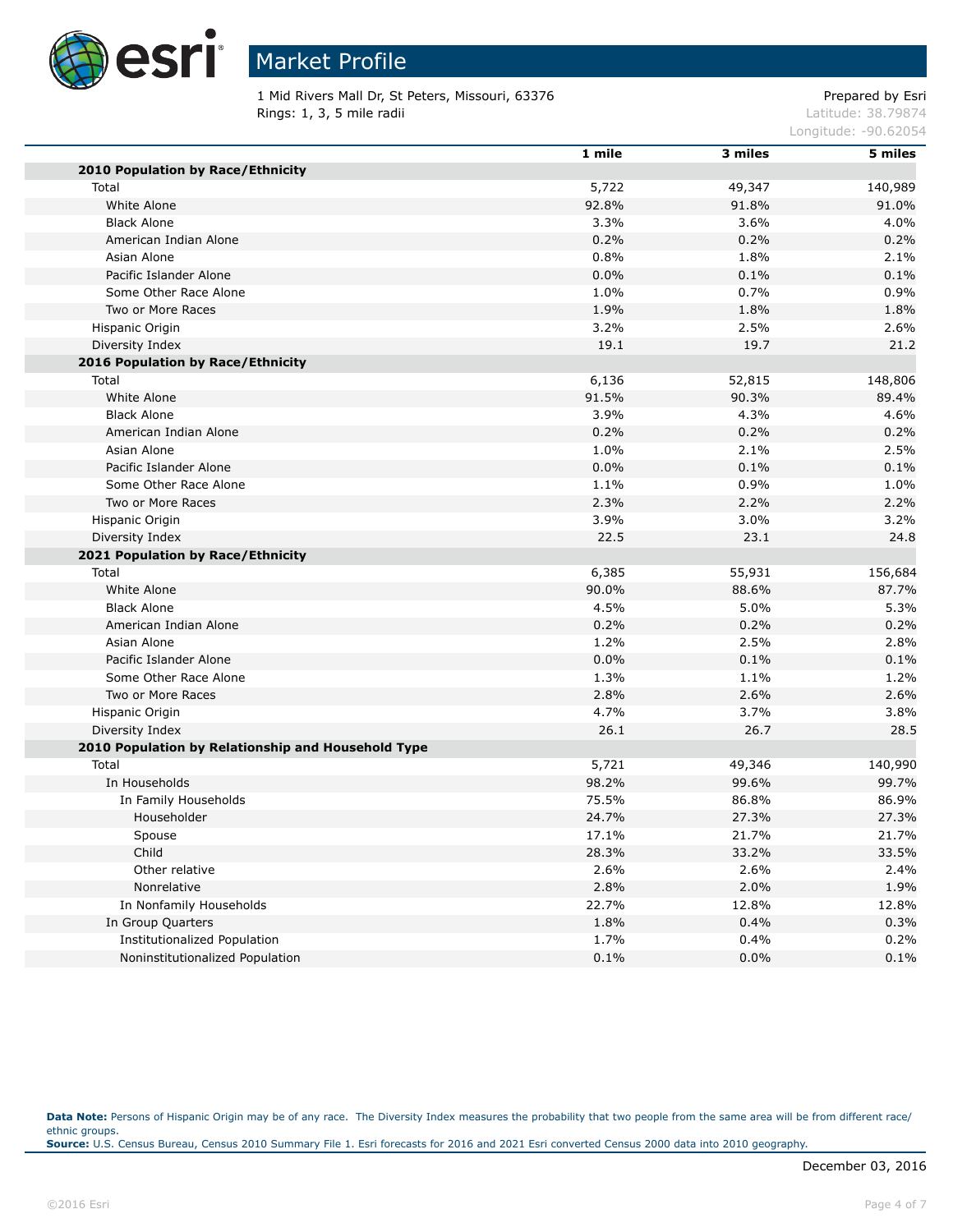

1 Mid Rivers Mall Dr, St Peters, Missouri, 63376 Prepared by Esri<br>Rings: 1, 3, 5 mile radii etit alii etit alii etit alii etit alii etit alii etit alii etit alii etit alii eti Rings: 1, 3, 5 mile radii

Longitude: -90.62054

|                                               | 1 mile  | 3 miles | 5 miles |
|-----------------------------------------------|---------|---------|---------|
| 2016 Population 25+ by Educational Attainment |         |         |         |
| Total                                         | 4,408   | 36,909  | 102,167 |
| Less than 9th Grade                           | 1.9%    | 1.4%    | 1.5%    |
| 9th - 12th Grade, No Diploma                  | 8.3%    | 4.8%    | 4.2%    |
| High School Graduate                          | 26.6%   | 22.7%   | 22.2%   |
| GED/Alternative Credential                    | 7.3%    | 3.9%    | 3.3%    |
| Some College, No Degree                       | 25.5%   | 24.1%   | 24.0%   |
| Associate Degree                              | 9.8%    | 9.3%    | 9.4%    |
| Bachelor's Degree                             | 15.3%   | 23.2%   | 23.3%   |
| Graduate/Professional Degree                  | 5.5%    | 10.5%   | 12.0%   |
| 2016 Population 15+ by Marital Status         |         |         |         |
| Total                                         | 5,132   | 43,445  | 120,375 |
| <b>Never Married</b>                          | 27.5%   | 26.4%   | 27.6%   |
| Married                                       | 43.6%   | 57.2%   | 56.9%   |
| Widowed                                       | 10.2%   | 5.5%    | 5.0%    |
| Divorced                                      | 18.8%   | 10.8%   | 10.5%   |
| 2016 Civilian Population 16+ in Labor Force   |         |         |         |
| Civilian Employed                             | 95.0%   | 96.8%   | 96.8%   |
| Civilian Unemployed                           | 5.0%    | 3.2%    | 3.2%    |
| 2016 Employed Population 16+ by Industry      |         |         |         |
| Total                                         | 3,050   | 29,621  | 83,973  |
| Agriculture/Mining                            | 0.2%    | 0.7%    | 0.6%    |
| Construction                                  | 4.3%    | 4.7%    | 4.8%    |
| Manufacturing                                 | 11.8%   | 12.2%   | 12.9%   |
| <b>Wholesale Trade</b>                        | 2.2%    | 3.7%    | 3.7%    |
| Retail Trade                                  | 18.7%   | 12.9%   | 12.5%   |
| Transportation/Utilities                      | 4.6%    | 4.9%    | 4.6%    |
| Information                                   | 1.4%    | 2.2%    | 2.0%    |
| Finance/Insurance/Real Estate                 | 7.3%    | 10.6%   | 9.8%    |
| <b>Services</b>                               | 45.7%   | 44.9%   | 46.1%   |
| <b>Public Administration</b>                  | 3.6%    | 3.2%    | 2.9%    |
| 2016 Employed Population 16+ by Occupation    |         |         |         |
| Total                                         | 3,047   | 29,620  | 83,973  |
| White Collar                                  | 64.5%   | 69.1%   | 68.5%   |
| Management/Business/Financial                 | 13.1%   | 16.1%   | 17.1%   |
| Professional                                  | 18.6%   | 24.7%   | 25.2%   |
| Sales                                         | 15.2%   | 13.4%   | 12.7%   |
| Administrative Support                        | 17.5%   | 15.0%   | 13.5%   |
| Services                                      | 15.3%   | 13.4%   | 14.9%   |
| <b>Blue Collar</b>                            | 20.1%   | 17.5%   | 16.5%   |
| Farming/Forestry/Fishing                      | 0.0%    | 0.0%    | 0.1%    |
| Construction/Extraction                       | 3.8%    | 3.4%    | 3.5%    |
| Installation/Maintenance/Repair               | 3.8%    | 3.6%    | 3.2%    |
| Production                                    | 6.2%    | 5.0%    | 4.9%    |
| Transportation/Material Moving                | 6.3%    | 5.5%    | 4.8%    |
| 2010 Population By Urban/ Rural Status        |         |         |         |
| <b>Total Population</b>                       | 5,721   | 49,346  | 140,990 |
| Population Inside Urbanized Area              | 97.2%   | 99.6%   | 99.8%   |
| Population Inside Urbanized Cluster           | $0.0\%$ | 0.0%    | $0.0\%$ |
| <b>Rural Population</b>                       | 2.8%    | 0.4%    | 0.2%    |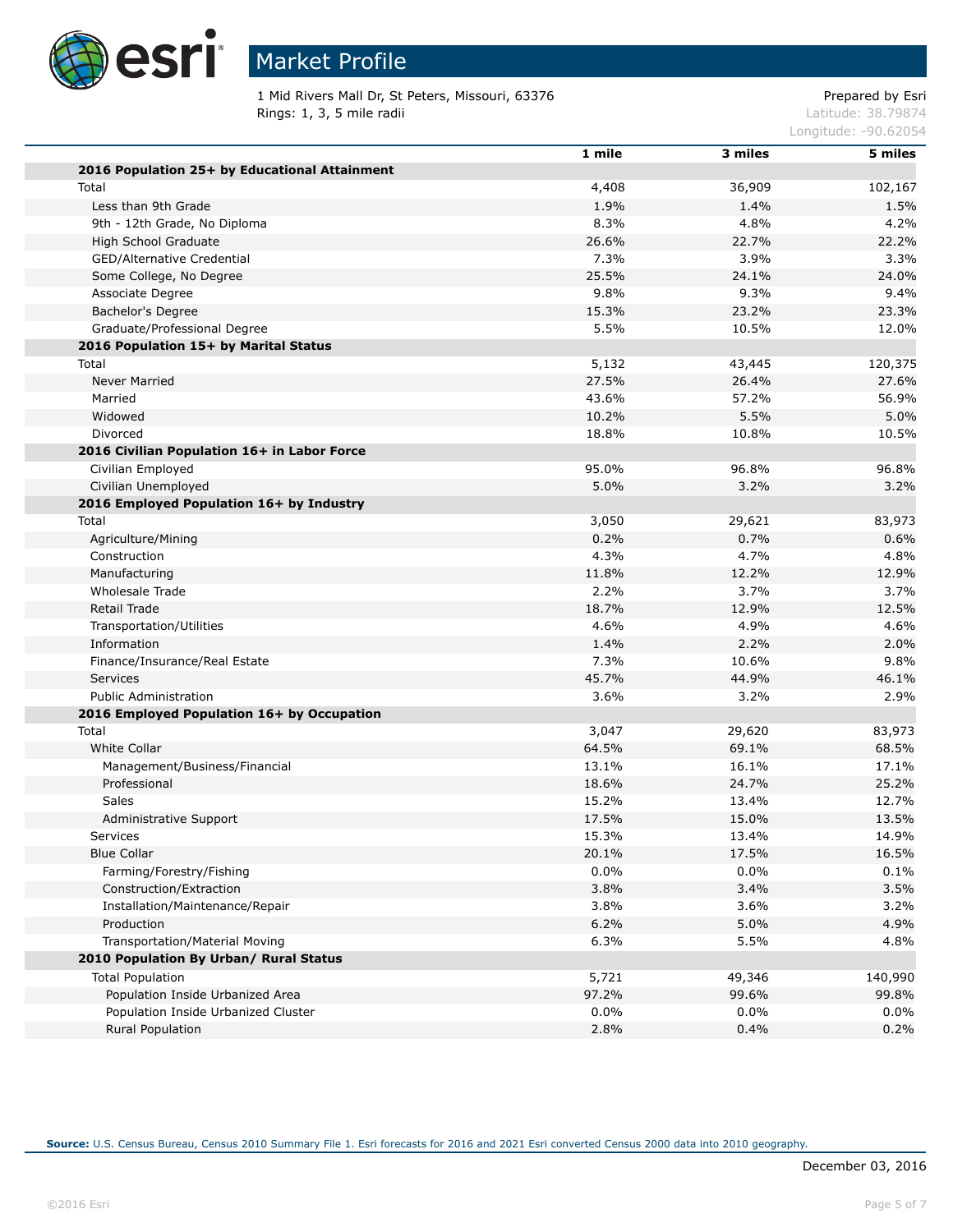

1 Mid Rivers Mall Dr, St Peters, Missouri, 63376 Prepared by Esri Rings: 1, 3, 5 mile radii and the state of the state of the contract of the contract of the contract of the contract of the contract of the contract of the contract of the contract of the contract of the contract of the co

Longitude: -90.62054

|                                               | 1 mile | 3 miles | 5 miles |
|-----------------------------------------------|--------|---------|---------|
| 2010 Households by Type                       |        |         |         |
| Total                                         | 2,621  | 18,658  | 53,314  |
| Households with 1 Person                      | 37.6%  | 22.6%   | 22.4%   |
| Households with 2+ People                     | 62.4%  | 77.4%   | 77.6%   |
| Family Households                             | 56.2%  | 72.3%   | 72.4%   |
| Husband-wife Families                         | 38.8%  | 57.5%   | 57.5%   |
| With Related Children                         | 15.7%  | 25.9%   | 26.9%   |
| Other Family (No Spouse Present)              | 17.4%  | 14.8%   | 14.9%   |
| Other Family with Male Householder            | 5.3%   | 4.7%    | 4.4%    |
| With Related Children                         | 3.2%   | 2.6%    | 2.5%    |
| Other Family with Female Householder          | 12.1%  | 10.1%   | 10.5%   |
| With Related Children                         | 6.8%   | 6.0%    | 6.5%    |
| Nonfamily Households                          | 6.2%   | 5.1%    | 5.2%    |
| All Households with Children                  | 25.9%  | 35.0%   | 36.4%   |
| Multigenerational Households                  | 3.5%   | 3.8%    | 3.5%    |
| Unmarried Partner Households                  | 7.0%   | 5.9%    | 5.8%    |
| Male-female                                   | 6.6%   | 5.4%    | 5.3%    |
| Same-sex                                      | 0.4%   | 0.5%    | 0.5%    |
| 2010 Households by Size                       |        |         |         |
| Total                                         | 2,621  | 18,658  | 53,313  |
| 1 Person Household                            | 37.6%  | 22.6%   | 22.4%   |
| 2 Person Household                            | 30.8%  | 33.3%   | 33.0%   |
| 3 Person Household                            | 14.8%  | 18.0%   | 18.2%   |
| 4 Person Household                            | 9.7%   | 15.8%   | 16.1%   |
| 5 Person Household                            | 4.4%   | 6.8%    | 6.9%    |
| 6 Person Household                            | 1.9%   | 2.4%    | 2.4%    |
| 7 + Person Household                          | 0.9%   | 1.2%    | 1.0%    |
| 2010 Households by Tenure and Mortgage Status |        |         |         |
| Total                                         | 2,621  | 18,658  | 53,314  |
| Owner Occupied                                | 67.7%  | 82.9%   | 81.9%   |
| Owned with a Mortgage/Loan                    | 45.9%  | 67.0%   | 66.7%   |
| Owned Free and Clear                          | 21.9%  | 15.9%   | 15.3%   |
| Renter Occupied                               | 32.3%  | 17.1%   | 18.1%   |
| 2010 Housing Units By Urban/ Rural Status     |        |         |         |
| <b>Total Housing Units</b>                    | 2,798  | 19,409  | 55,424  |
| Housing Units Inside Urbanized Area           | 96.9%  | 99.4%   | 99.7%   |
| Housing Units Inside Urbanized Cluster        | 0.0%   | 0.0%    | 0.0%    |
| <b>Rural Housing Units</b>                    | 3.1%   | 0.6%    | 0.3%    |

Data Note: Households with children include any households with people under age 18, related or not. Multigenerational households are families with 3 or more parentchild relationships. Unmarried partner households are usually classified as nonfamily households unless there is another member of the household related to the householder. Multigenerational and unmarried partner households are reported only to the tract level. Esri estimated block group data, which is used to estimate polygons or non-standard geography.

**Source:** U.S. Census Bureau, Census 2010 Summary File 1. Esri forecasts for 2016 and 2021 Esri converted Census 2000 data into 2010 geography.